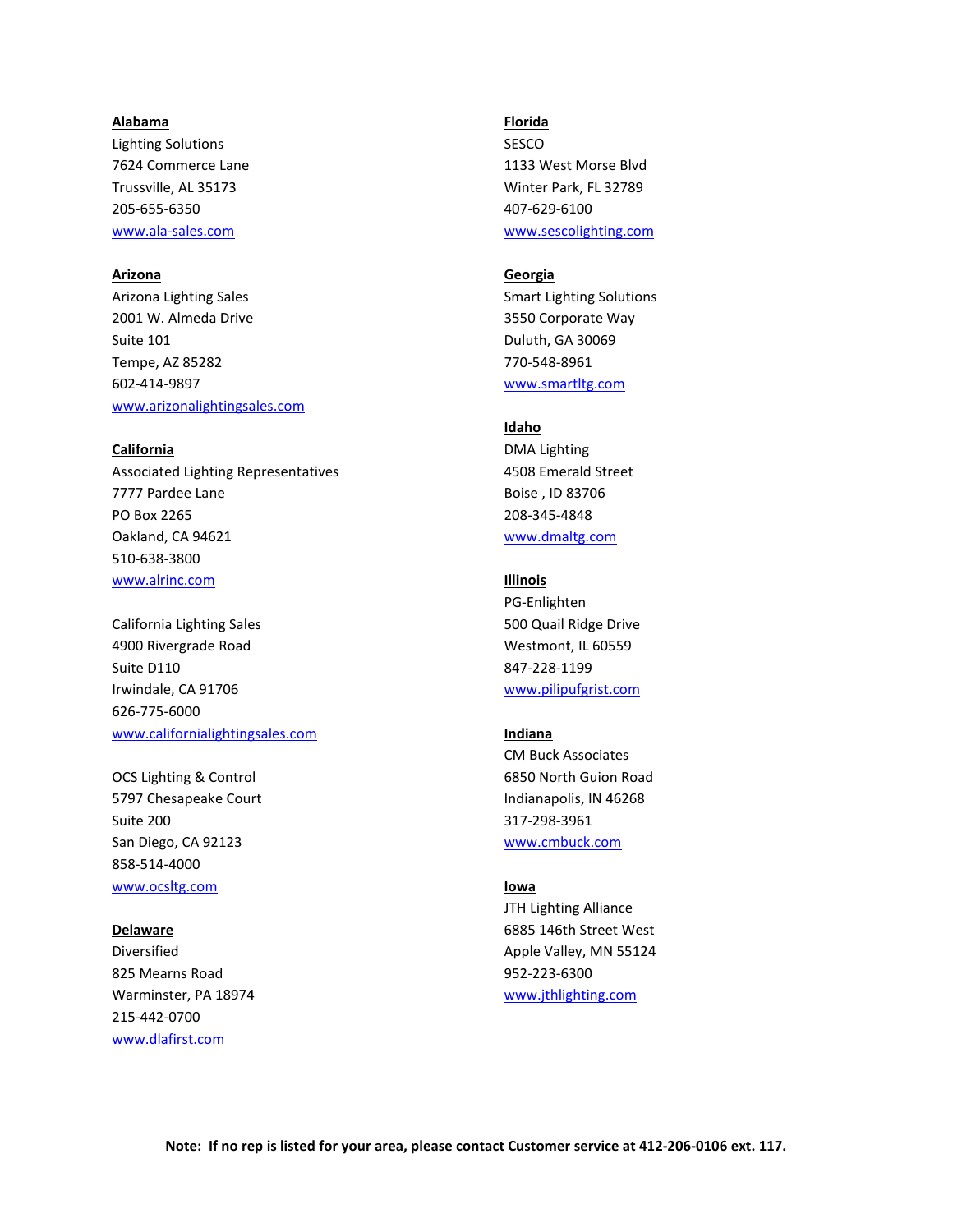#### **Kansas**

Premier Lighting & Controls 12427 W. 92nd Street Lenexa, KS 66215 913-541-8239 www.premierlight.com

# **Maine**

Charron Inc. 40 Londonderry Tpk Hooksett, NH 03106 603-624-4827 [www.charroninc.com](http://www.charroninc.com/)

## **Maryland**

Federated Lighting Inc 16000 Trade Zone Avenue Suite 301 Upper Marlboro, MD 20774 301-249-0800 www.federatedlighting.com

#### **Michigan**

Michigan Lighting Systems East 691 N. Squirrel Road, Suite 145 Auburn Hills, MI 48326 248-542-2200 <https://mls.lighting/contact-east/>

Michigan Lighting Systems West 2918 North Ridge NW Grand Rapids, MI 49544 616-785-1415 <https://mls.lighting/contact-west/>

#### **Minnesota**

JTH Lighting Alliance 6885 146th Street West Apple Valley, MN 55124 952-223-6300 www.jthlighting.com

#### **Missouri**

*Eastern:* Lighting Associates Inc 3216 South rentwood Blvd Webster Groves, MO 63119 314-531-3500 www.laiweb.net

*Western:*  Premier Lighting & Controls 12427 W. 92nd Street Lenexa, KS 66215 913-541-8239 www.premierlight.com

### **Montana**

Northern Rockies Agency 276 Timberline Drive Bozeman, MT 59718 406-587-0513 [www.nrarep.net](http://www.nrarep.net/)

### **Nebraska**

JTH Lighting Alliance 6885 146th Street West Apple Valley, MN 55124 952-223-6300 www.jthlighting.com

## **Nevada**

*Reno:* Associated Lighting Representatives 7777 Pardee Lane PO Box 2265 Oakland, CA 94621 510-638-3800 [www.alrinc.com](http://www.alrinc.com/)

#### **New Hampshire**

Charron Inc. 40 Londonderry Tpk Hooksett, NH 03106 603-624-4827 [www.charroninc.com](http://www.charroninc.com/)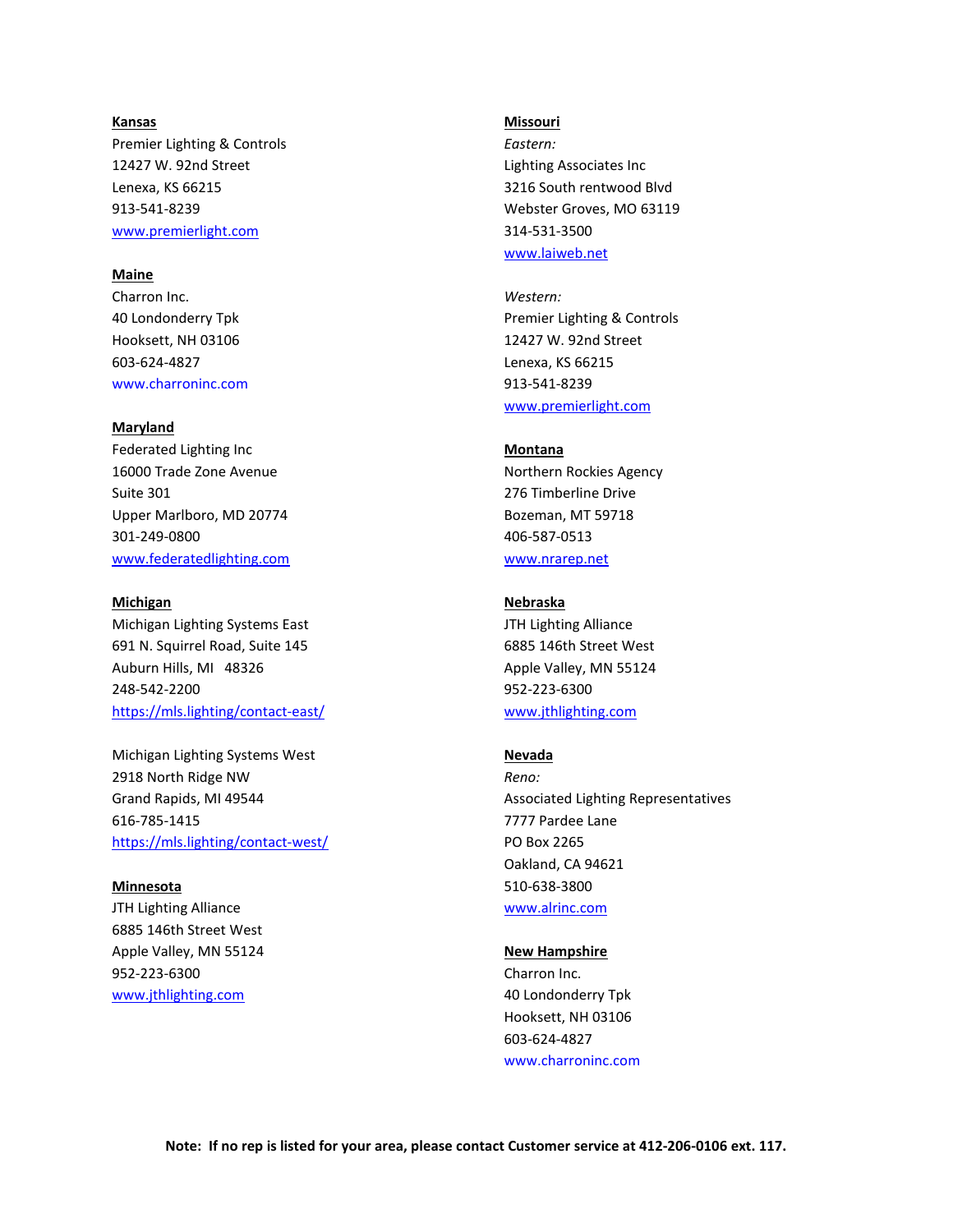#### **New Jersey**

Diversified 825 Mearns Road Warminster, PA 18974 215-442-0700 [www.dlafirst.com](http://www.dlafirst.com/)

## **New Mexico**

Resource Lighting NM 510 Kinley NE Albuquerque, NM 87102 505-344-2944 www.resourcelightingsw.com

## **New York**

Lightspec **(NY State)** 1501 Monroe Avenue Rochester, NY 14618 585-242-8888 www.lightspec.com

Dulanski Group **(NYC)** 2975 Westchester Ave Suite 110 Purchase, NY 10577 914-328-5557 www.dulanski.com

### **North Carolina**

K.B. Stephens 203 Capcom Avenue Suite 112 Wake Forest, NC 27587 919-569-2190 [www.kbstephens.com](http://www.kbstephens.com/)

S.L. Bagby Company, Inc. 214 W. Tremont Ave Suite 101 Charlotte, NC 28203 704-334-2821 www.slbagby.com

#### **North Dakota**

JTH Lighting Alliance 6885 146th Street West Apple Valley, MN 55124 952-223-6300 www.jthlighting.com

# **Ohio**

Bright Focus Sales 2310 Superior Ave. #210 Cleveland, OH 44114 216-751-8384 [www.brightsales.com](http://www.brightsales.com/)

### **Oklahoma**

Triple C Lighting & Controls 1212 W. Main Street Oklahoma City, OK 73106 405-235-5456 www.tripleclighting.com

### **Pennsylvania**

Diversified 825 Mearns Road Warminster, PA 18974 215-442-0700 [www.dlafirst.com](http://www.dlafirst.com/)

Laface & McGovern Associates 5330 Enterprise Blvd. Bethel Park, PA 15102 412-854-3200 [www.laface-mcgovern.com](http://www.laface-mcgovern.com/)

# **South Dakota**

JTH Lighting Alliance 6885 146th Street West Apple Valley, MN 55124 952-223-6300 www.jthlighting.com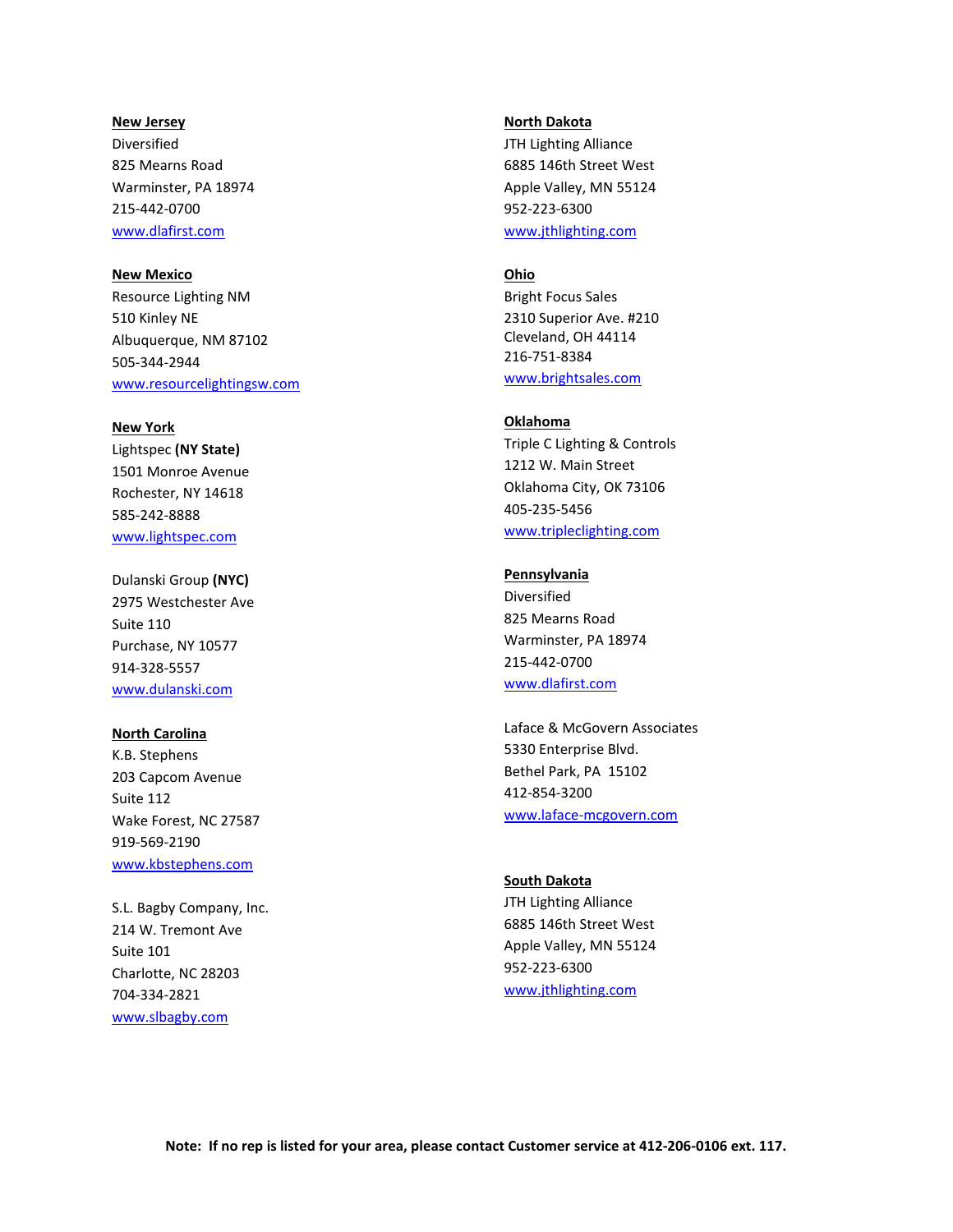#### **Tennessee**

Tennessee Lighting Sales 2730 Larmon Avenue Nashville, TN 37204 615-385-5566 [www.tnltg.com](http://www.tnltg.com/)

# **Texas**

Spectrum Austin 8868 Research Blvd Suite 104 Austin, TX 78758 512-442-0661 www.spectrumltg.com

Spectrum San Antonio 12625 Wetmore Road San Antonio, TX 78247 210-822-6140 [www.spectrumsa.com](http://www.spectrumsa.com/)

Lighting Associates, Inc. 10692 Haddington Drive, Suite 100 Houston, TX 77043 713-467-6436 [www.laihouston.com](http://www.laihouston.com/)

Architectural Lighting Associates 101 Turtle Creek Blvd Dallas, TX 75207 214-658-9000 www.alatx.com

Resource Lighting – El Paso 510 Kinley NE Albuquerque, NM 87113 505-344-2944 www.resourcelightingsw.com

**Utah** Rocky Mountain Lighting & Controls 3780 S. West Temple Salt Lake City, UT 84115 801-869-8710 [www.rmlc-utah.com](http://www.rmlc-utah.com/)

#### **Vermont**

Charron Inc. 40 Londonderry Tpk Hooksett, NH 03106 603-624-4827 [www.charroninc.com](http://www.charroninc.com/)

# **Virginia**

Resource Lighting VA 1733 South Park Court Chesapeake, VA 23320 757-361-9372 [www.resourceltg.com](http://www.resourceltg.com/)

Illumination Concept & Sales 4904 West Clay Street PO Box 6917 Richmond, VA 23230 804-358-2300 [www.icslights.com](http://www.icslights.com/)

Federated Lighting Inc (Northern) 16000 Trade Zone Avenue Suite 301 Upper Marlboro, MD 20774 301-249-0800 www.federatedlighting.com

### **Washington DC**

Federated Lighting Inc 16000 Trade Zone Avenue Suite 301 Upper Marlboro, MD 20774 301-249-0800 www.federatedlighting.com

#### **Washington**

JC Wright Lighting Sales (Eastern) 5111 East Trent Avenue PO Box 11968 Spokane, WA 99212 509-535-0098 [www.jcwrightlighting.com](http://www.jcwrightlighting.com/)